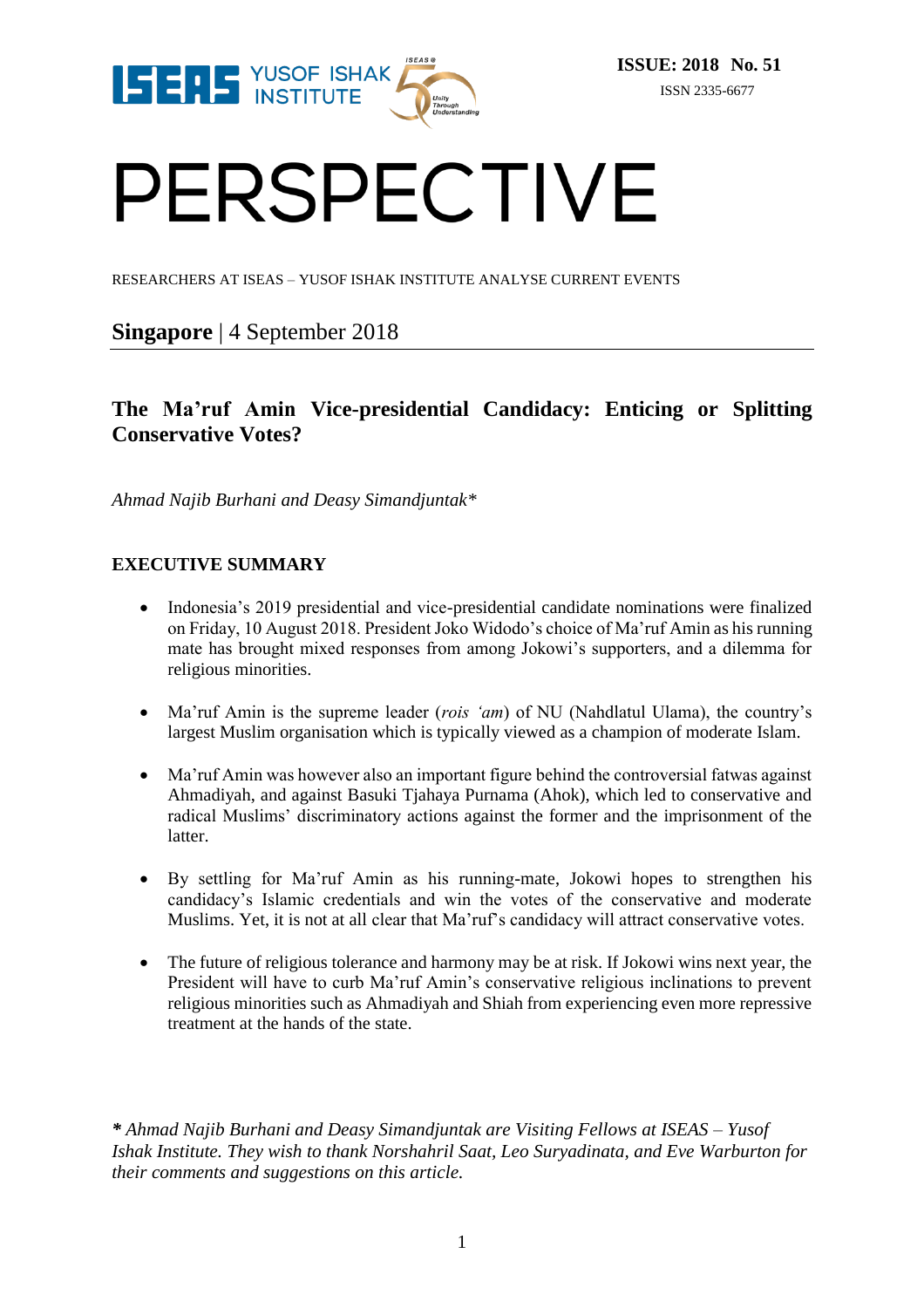

# **INTRODUCTION**

On 9 August 2018, President Joko Widodo (Jokowi) announced that he had chosen Ma'ruf Amin, chairman of the Indonesian Council of Ulama (MUI), as his running mate for the 2019 Presidential election.

This move was surprising for several reasons. For one thing, Ma'ruf is religiously conservative. Although lately he has become one of Jokowi's supporters, he is also known for his role in issuing *fatwas,* or religious edicts, against "secularism, liberalism, and pluralism", and against the Ahmadiyah – an Islamic movement considered deviant by Indonesian mainstream Islam. These moves conflict with Jokowi's stance on religious tolerance. Moreover, Ma'ruf was one of the main proponents of the "*fatwa"* accusing the former Jakarta governor Basuki Tjahaja Purnama (Ahok) of blasphemy.<sup>1</sup>

What are the factors underlying Jokowi's selection of Ma'ruf Amin? Moreover, seeing the "ideological" difference between Jokowi and Ma'ruf Amin, what challenges will the President face in the campaign? How will identity politics be featured? Furthermore, if Jokowi wins the 2019 presidential election, with the vice-president having been involved with intolerant policies in the past, what is the prospect for Indonesia's religious harmony?

This paper argues that by settling for Ma'ruf Amin as his running mate, Jokowi aspires to avoid a bitter Islamist campaign against himself and win the votes of both moderate and conservative Muslims. However, the President may have to face several challenges: first, Ma'ruf's candidacy may not attract conservative votes, second, Jokowi's non-conservative supporters may be disappointed by his VP choice and therefore not turn out to vote, and third, should Jokowi win in the election, he will have to curb his VP's conservative inclinations in order to safeguard Indonesia's commitment to religious tolerance.

## **A DRAMATIC APPOINTMENT**

The decision to appoint Ma'ruf Amin was dramatic. Shortly before the announcement, another VP candidate hopeful, Mahfud MD, former Chief Justice of the Constitutional Court, was still being prepared to be Jokowi's running mate. He was called to the palace to submit his CV and get a white shirt – emblematic of Jokowi – tailored for the occasion, and told to get ready. Mahfud was even asked to be on standby not far from the venue for the announcement.<sup>2</sup>

The public had welcomed the news that Mahfud MD was to be Jokowi's choice for VP, as he is known as a reputable scholar and statesman and, like Jokowi, is moderate in his religious views. However, NU leaders rejected this choice arguing that Mahfud does not represent NU, and that despite his NU origin, he has never been an activist of the Muslim organization.<sup>3</sup> Jokowi thus came under pressure, not only from NU but also from PKB (National Awakening Party), which is led by the youthful politician Muhaimin Iskandar, who himself had aspired to be VP candidate.

Other coalition parties were also wary of Mahfud for fear that he would launch his own bid for presidency in the next presidential election in 2024. He will be 67 in 2024, and if he should run, then the power aspirations of younger cadres such as PKB's Muhaimin Iskandar,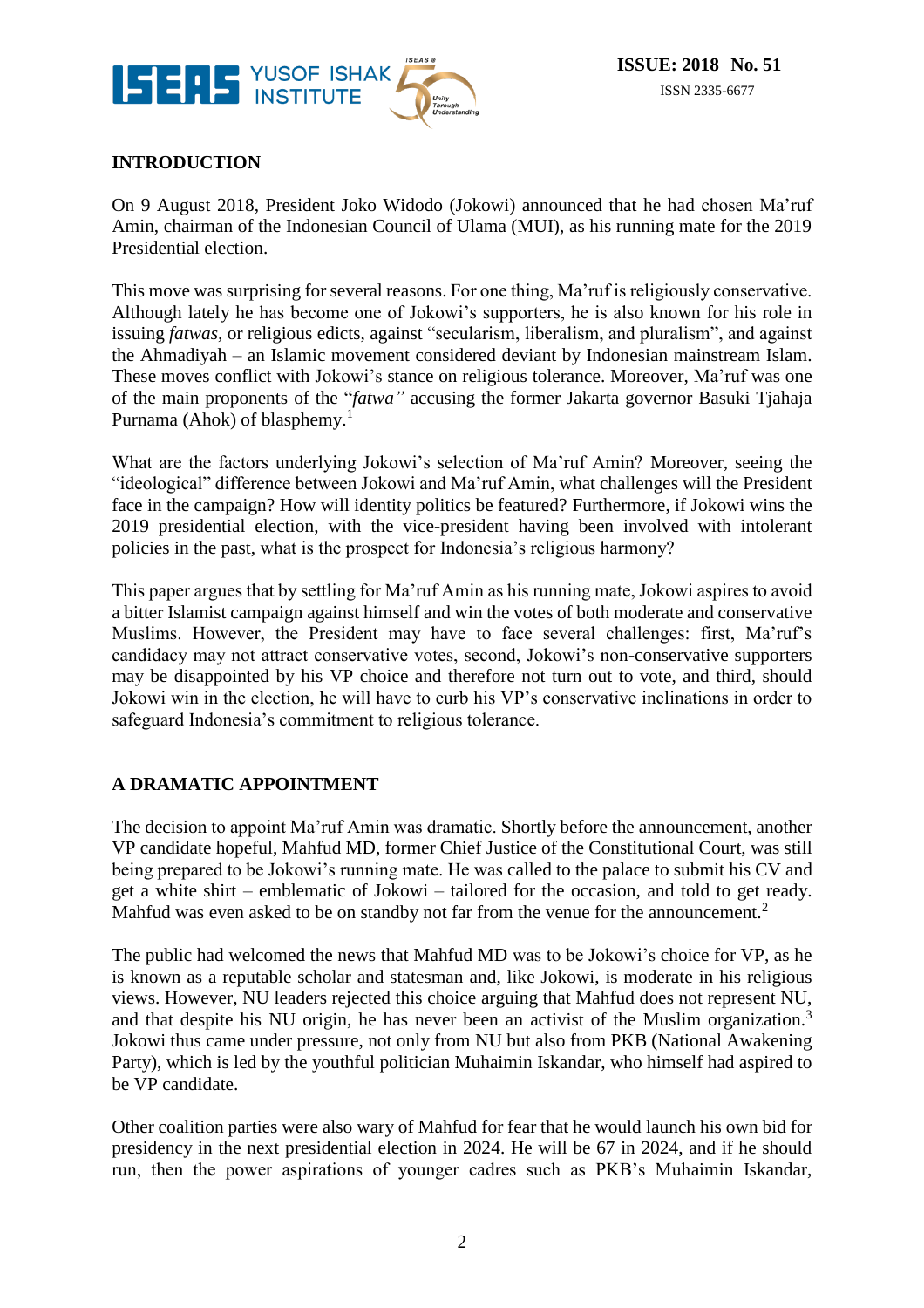

Indonesian Democratic Party for Struggle (PDIP)'s Puan Maharani or United Development Party (PPP)'s Romahurmuziy would be hampered. Given that Ma'ruf Amin is already 76 (b. 11 March 1943), his chances of running in 2024 are very small. The political parties' leaders therefore decided that Ma'ruf was the ideal running mate, and Jokowi buckled under the pressure. For Mahfud, this is the second time in a row that he has failed to secure the VP candidacy. 4

## **WHO IS MA'RUF AMIN?**

Ticket-balancing, or when a presidential candidate strategically chooses a running mate who can bring a stronger appeal to his campaign, is widely practiced across democracies. In Indonesia, ticket-balancing, in terms of ideology or religion-balancing, is geared toward attracting votes from different identity backgrounds, as is evident in the mixed-ticket strategy often seen in the gubernatorial elections. Vice-president candidates are therefore not only a complement to the president but also vote-getters in their own right. Jusuf Kalla, for example, was widely believed to have helped Jokowi attract support from his home region of Eastern Indonesia back in 2014.

Moreover, vice presidents do not usually stay in obscurity. Instead, they tend to actively influence strategic policy making. This is one main reason having Ma'ruf Amin, a conservative Muslim, as vice-presidential candidate to Jokowi, a progressive, brings concerns about the prospect of religious harmony.

Ma'ruf Amin is an influential religious figure. Aside from being the chairman of MUI, he is also the supreme leader (*rois 'am*) of the NU which champions moderate Islam. Prior to his appointment at NU, however, Ma'ruf was involved in the issuance of the controversial joint ministerial decree banning the activities of Ahmadiyah in 2008 and MUI's *fatwa* on Ahmadiyah in 2005. Some observers consequently believe that his appointment as NU's supreme leader has brought conservatism into the otherwise moderate organization.<sup>5</sup> He also had a significant role in the Islamist mobilizations in 2016 and early 2017, particularly in the issuance of MUI's "*fatwa*" on blasphemy, regarding Ahok's speech at Pulau Seribu in September 2016.<sup>6</sup> He was a key expert witness in the trial that sent Ahok to prison for two years.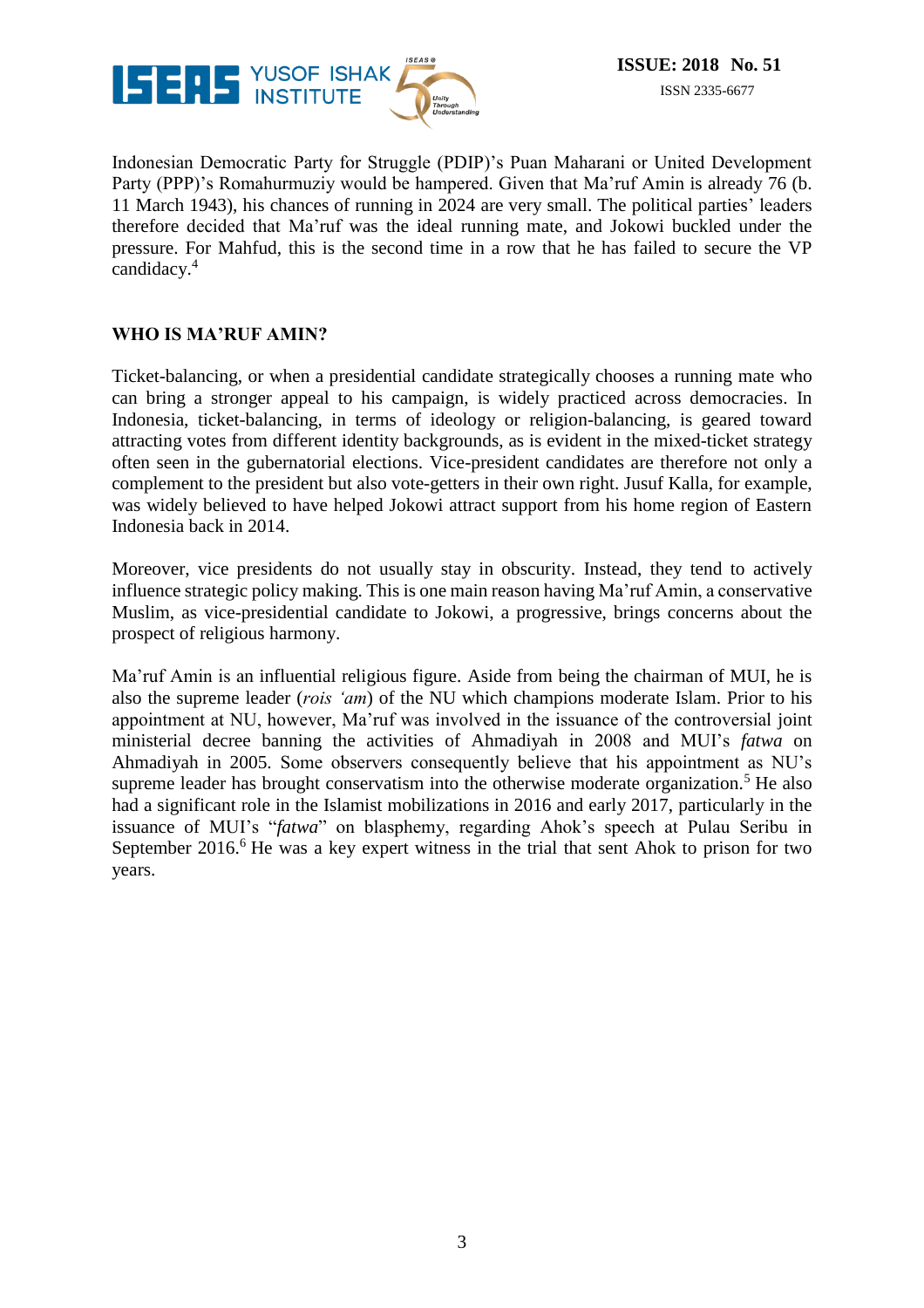



**Ma'ruf Amin with Ahmad Najib Burhani in his house in Koja, North Jakarta, in 2012** Source: Author

Ma'ruf Amin is among those who strongly believe that shari'a should be implemented in Indonesia, albeit through constitutional processes. During a three-hour interview with one of the authors at Ma'ruf's home in Jakarta in  $2012^7$ , he said that "Shari'a must be implemented, not through radical means, but through democracy and must be constitutional". He mentioned that shari'a should be implemented through the process of "*taṭbīqiyyah wa qānūniyyah*" ("embedded in the system and laws"), beginning with the issuance of fatwa, followed by *tausiyah* (admonition) and recommendation, before a bill is proposed. Examples of such process being followed would be the passing of the law on shari'a banking and the antipornography law.

Ma'ruf Amin also considers liberalism a deviant ideology. For him, liberal practices are "*bi lā hudūdin wa lā ḍawābit*" (without limitations and regulations). The extreme opposite of the liberals, he argues, are the textualist or literalist groups, which he defines as *"al-jumūd alā almanqūlāt*" (rigidity on the issue of text). The example of literalists are Salafy or Wahhabi groups. Ma'ruf rejects these two opposing groups and proposes moderate Islam.

More worrisome are his views toward religious minorities such as Ahmadiyah and Syiah. Ma'ruf Amin firmly believes in the difference between religious diversity and deviation. In theological terms, Ma'ruf Amin differentiates between disputable and undisputable religious issues ("*fī majāli al-ikhtilāf wa fī ghairi majāli al-ikhtilāf*"). For him, religious diversity, as in the case of the differences of religious rituals practiced by NU and Muhammadiyah, falls within the disputable area, and can thus be tolerated. However, the belief in the existence of a prophet after the Prophet Muhammad, as in Ahmadiyah's case, is a deviation from accepted beliefs. To him, the belief in the finality of phophethood falls within the indisputable area, and Muslim groups that deviate from this should be strongly condemned. Using Ma'ruf Amin's term, "diversity is tolerated, whereas deviation must be amputated" (*perbedaan ditoleransi, penyimpangan diamputasi*).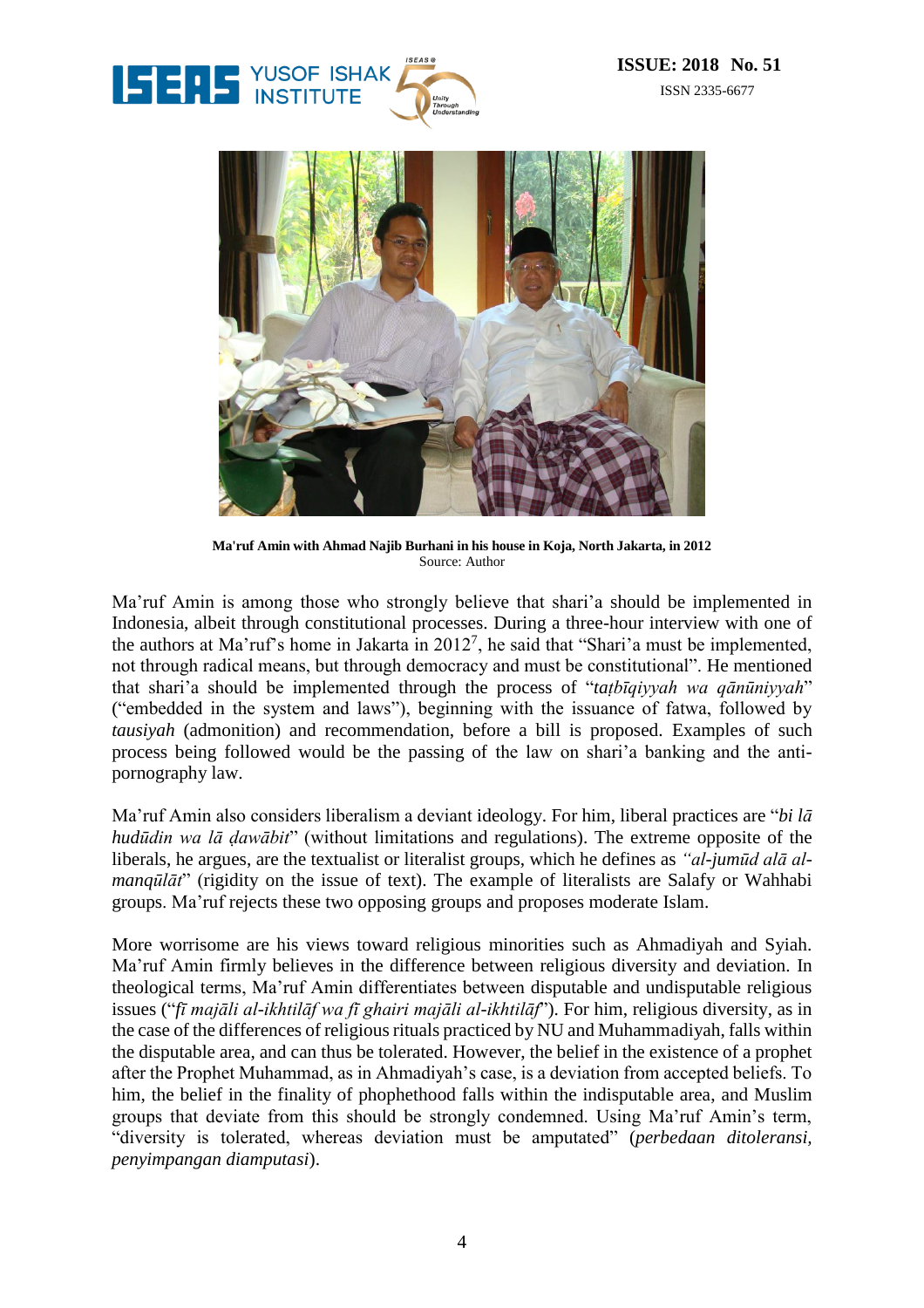

#### **MA'RUF AMIN AND THE CONSERVATIVE VOTERS**

Ma'ruf Amin's appointment thus demonstrates Jokowi's aspiration to win the hearts of both the conservative and the moderate Muslims. The senior cleric does seem to embody both groups: despite being the supreme leader of the nation's largest moderate Muslim organization, his personal conservative inclination may render him still attractive to some conservative voters. At the same time, Jokowi's appointment of Ma'ruf may also work to split the conservative voters that would have overwhelmingly supported anyone contending against Jokowi.<sup>8</sup>

Recent surveys have shown that Jokowi needs to garner more Islamic votes. Although Jokowi remains the most popular presidential candidate – even among Muslims – a significant number of those connected to moderate groups are leaning towards Prabowo.<sup>9</sup> A survey fielded by Populi Center in February listed that 34.6% of those connected to Muhammadiyah, and 25.4% of those connected to NU would vote for the former general. The appointment of Ma'ruf, who appears to be acceptable to both the moderates and the conservatives, thus seems to be a safety move by Jokowi's camp.

With Ma'ruf as his running mate, Jokowi may also have avoided a repeat of the 2017 Jakarta gubernatorial election, where a bitter politicization along religious lines resulted in the triumph of the Islamist-backed candidate, Anies Baswedan. By appointing a prominent Islamic scholar such as Ma'ruf, Jokowi may be strategically following the recommendation of the *Ijtima Ulama*, the congregation of Islamic scholars organized by GNPF in Jakarta in July 2018, which had recommended that Prabowo pick an ulama as his running mate. By a surprising turn of the events, instead of Prabowo, it is Jokowi who has appointed an ulama as his running mate.

Having Ma'ruf Amin on the ticket, however, still does not guarantee that the President will receive overwhelming support from the conservatives. Despite not daring to openly taunt Ma'ruf, some conservatives seem steadfast in their support of Prabowo. On social media, conservatives and right-wing Islamic leaders have been seen to state things such as the following: "Let's sincerely accept the fact and respect the *ulama* chosen by the President [as his running-mate, yet let's further strive to ensure the victory of the President [candidate] chosen by the *ulama*(s)."<sup>10</sup> This clearly calls for Muslims to vote for Prabowo, who was chosen by the *Ijtima Ulama*, but without showing disrespect for Ma'ruf Amin at the same time.

Some conservatives also seem to have dissociated themselves from MUI as an organization. GNPF-MUI changed its name to GNPF Ulama after MUI distanced itself from GNPF's rallies and urged the latter to drop "MUI" from their name.<sup>11</sup> And even without MUI's involvement, the GNPF and the 212 action supporters have continued to thrive. Although it is doubtful that they will be able again to organize large rallies similar to the ones held in 2016-2017, their political influence remains strong. This is proven by their successful *Ijtima Ulama*, which was attended by Anies Baswedan, Prabowo, Amien Rais, Zulkifli Hasan, Yusril Ihza Mahendra, Sohibul Iman, and other "anti-Jokowi" political figures.

Moreover, the emergence of new religious figures such as social-media preacher Ustadz Abdul Somad may pose a challenge to Ma'ruf Amin's and MUI's religious authority among the conservatives. The conservatives may have previously supported MUI's fatwas because these were in line with their religious stance, but when their political interests are no longer congruent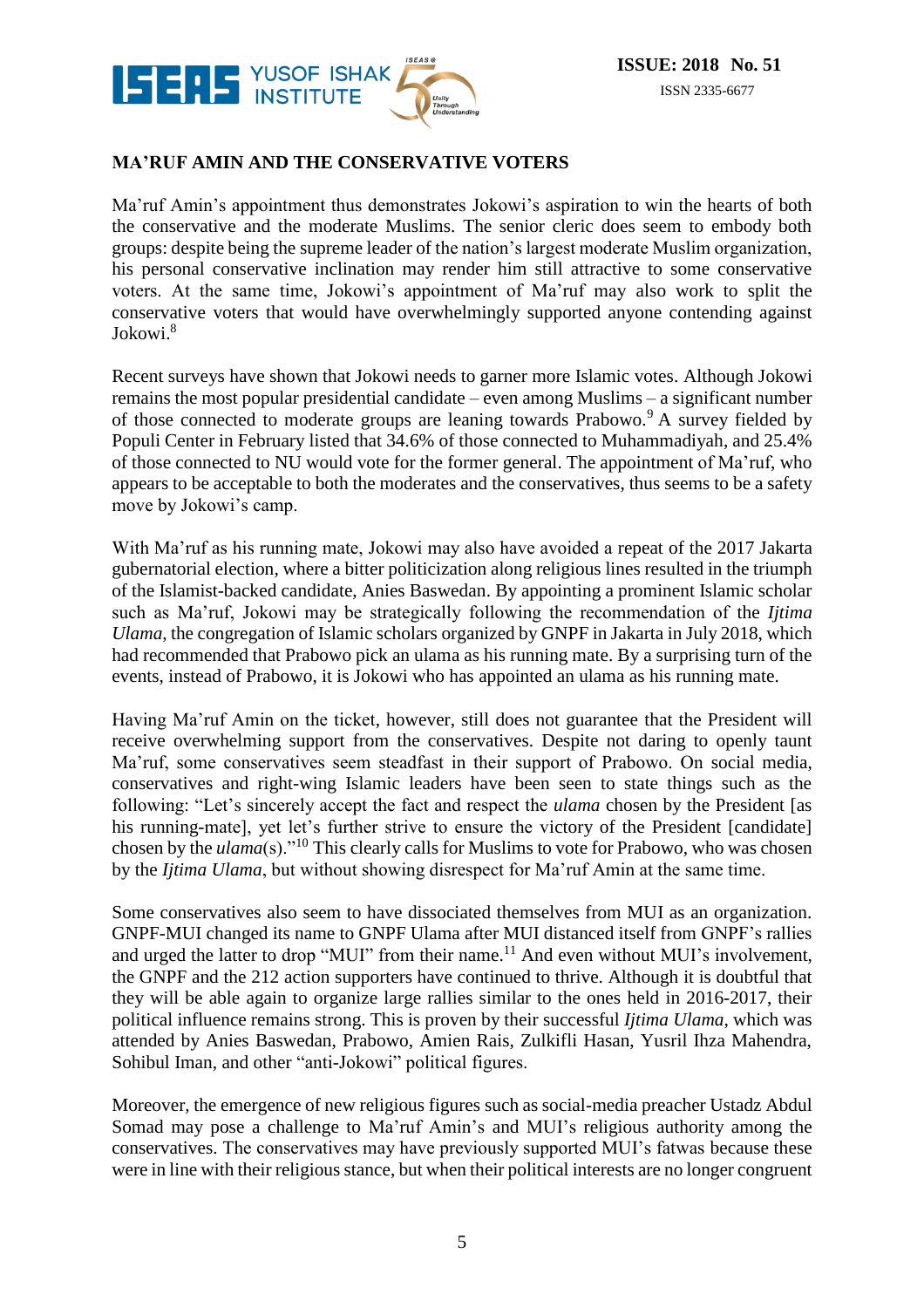

with that of MUI's or Ma'ruf's, they seem totally willing to switch allegiance to other religious leaders.

Not only among the conservatives, Ma'ruf Amin's VP candidacy has brought different reactions even within NU. Yenny Wahid, daughter of the late Former President Abdurrahman Wahid who was a long-serving NU chairman, maintains that although individual members are allowed to follow their own political preference, NU as an organization remains politically neutral.<sup>12</sup> NU chairman Said Aqil Siradj, on the other hand, is certain that NU members will support Ma'ruf Amin, even without being mobilized.<sup>13</sup>

The second factor concerns the possible disillusionment of Jokowi's supporters with this pragmatic "win-at-all-cost" approach which seems to have compromised his ideals. Jokowi had earlier been criticized by his supporters for other pragmatic policies, such as the appointment of Din Syamsuddin, former Muhammadiyah leader whom many consider to represent Muhammadiyah's conservative 'faction', as the Presidential Special Envoy for Interfaith Dialog and Civilization Affairs. He also appointed Ali Mochtar Ngabalin, who was in Prabowo's 2014 campaign team and politician of the conservative Crescent and Star party – PBB, as expert staff member in the Presidential Office (KSP). By appointing Ma'ruf Amin, the president may further compromise support from his pluralist base.

Such disillusionment seems to be especially felt by the former supporters of Ahok, among whom there has been a call for abstention (*golput*) in the 2019 elections. Ahok himself has not commented on this, however. In May, remarking on the 2018 local elections, Ahok had called for his followers to refrain from abstention and to vote for his "allies".<sup>14</sup> Moreover, the fear of the repeat of the 2017 Jakarta situation will likely prevent abstention among Ahok's supporters in 2019. Supporters are urged to turn out to vote for Jokowi to prevent Ahok's "real enemies" from obtaining power.<sup>15</sup>

## **CONCLUSION: PROSPECTS OF RELIGIOUS (IN-)TOLERANCE AND (DIS-) HARMONY?**

What does Ma'ruf's appointment mean for the 2019 campaign and for religious tolerance in general in Indonesia? Jokowi's camp has argued that the appointment of Ma'ruf Amin will prevent the mobilization of sectarianism and black campaign in the upcoming election.<sup>16</sup> However, since identity politics has been bringing political triumphs for Prabowo's camp in gubernatorial elections, they might be tempted to keep using such a strategy in 2019. Signs for this are already visible. Recently, the anti-Jokowi group verbally attacked West Nusa Tenggara governor and prominent ulama, Muhammad Zainul Majdi, or Tuan Guru Bajang (TGB), for switching sides from Prabowo to Jokowi. Among many derogatory terms, they called TGB *ulama su'* (bad religious scholar).

Prabowo's camp may also attack the principle of *Islam Nusantara,* NU's new brand of Indonesian moderate Islam, which is strongly supported by Jokowi. This would create tension and even split Indonesian Muslims. The most recent attacks came from West Sumatra's branch of MUI which issued a fatwa challenging the authority of Ma'ruf Amin as MUI's chairman and as proponent of Islam Nusantara.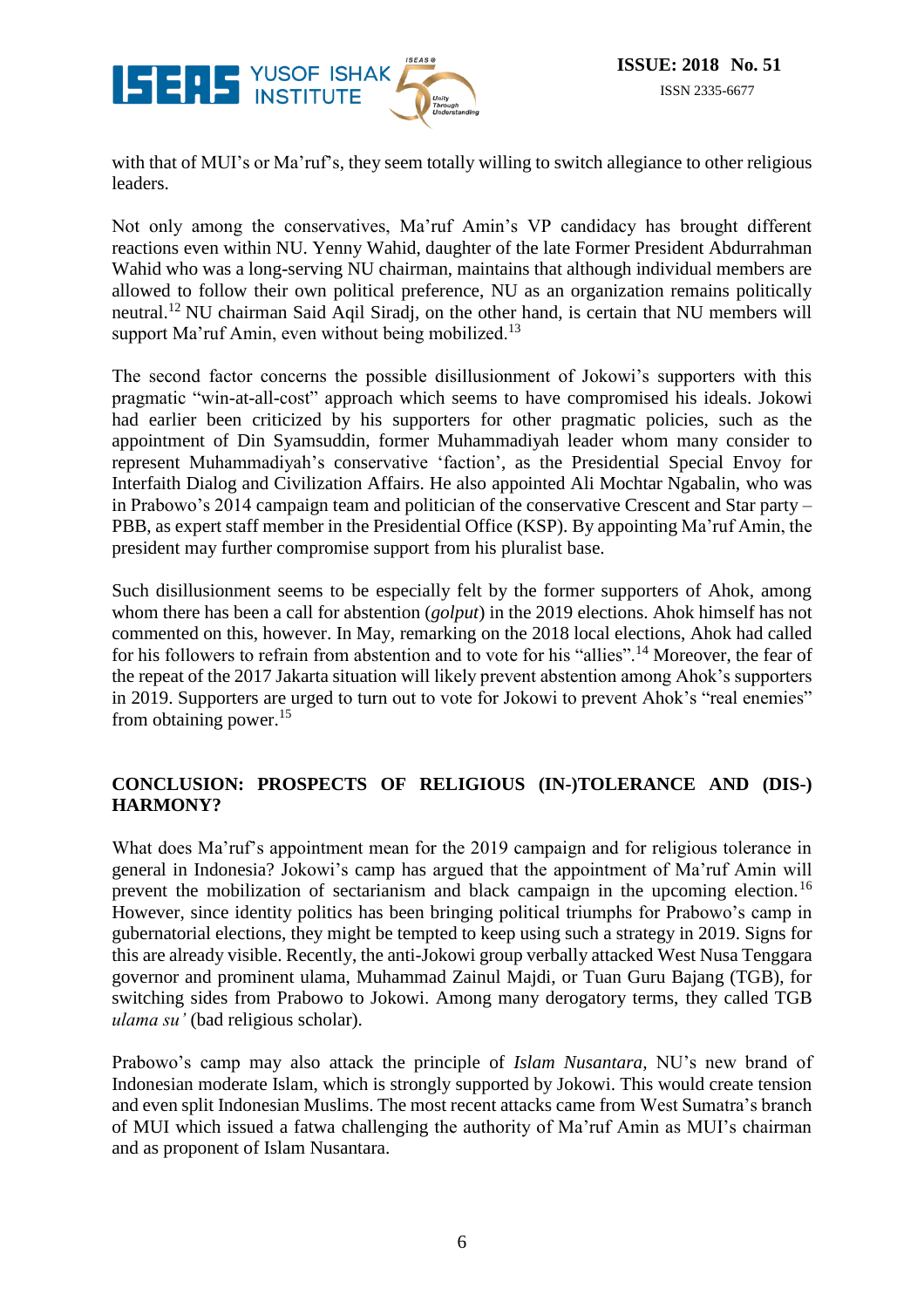

 $\overline{a}$ 

On the other hand, Jokowi's camp now has a stronger tool with which to manipulate identity politics should they prefer to. They could, for example, remind potential voters that Prabowo has ignored *Ijtima Ulama*'s recommendation to choose an *ulama* as running mate. To be sure, the President's steadfast stance on harmony and tolerance will likely prevent his camp from using sectarianism. Whether or not next year's election marks the diminishing of identity politics in Indonesia's mainstream politics will thus depend on Prabowo's campaign strategy.

For Jokowi's camp, Ma'ruf Amin functions more as a "shield" against the prospect of bitter sectarian campaign that its opponent is likely to launch. Instead of identity politics, Jokowi's team will thus more likely use his economic achievements <sup>17</sup> as the main campaign cue since the positive results of Jokowi's infrastructure programmes are becoming evident across the archipelago.

By appointing Ma'ruf Amin, President Jokowi, should he be re-elected next year, risks a challenge on his principle of religious tolerance. Indonesia's current democracy, however, seems to dictate that the President needs to "tolerate a bit of intolerance" in order to safeguard what is more important for the nation, which is economic development and good governance. Whether this will be the trademark of Indonesia's democracy in the long run remains to be seen.

[penantangnya-tetapi-asal-bukan-jokowi](https://nasional.kompas.com/read/2018/04/13/19370261/lawan-terberat-jokowi-bukan-penantangnya-tetapi-asal-bukan-jokowi) (accessed 10/08/2018)

<sup>&</sup>lt;sup>1</sup> It is actually "pandangan dan sikap" (view and stance), not fatwa. It was issued on 11 October 2016 and signed by Ma'ruf Amin as the chairman and Anwar Abbas as general secretary. This "fatwa" led to the establishment of the Islamist group GNPF-MUI (National Movement of MUI Fatwa

Defenders), provoked massive Islamist mobilization known as the "212" action, and finally the imprisonment of Ahok, a Chinese Christian Indonesian who was Jokowi's ally.

<sup>2</sup> <https://news.detik.com/berita/d-4158612/dramatis-mahfud-md-batal-jadi-cawapres-jokowi> (accessed 10/08/2018).

<sup>3</sup> [https://www.cnnindonesia.com/nasional/20180808192555-32-320668/said-aqil-mahfud-md-bukan](https://www.cnnindonesia.com/nasional/20180808192555-32-320668/said-aqil-mahfud-md-bukan-kader-nu)[kader-nu](https://www.cnnindonesia.com/nasional/20180808192555-32-320668/said-aqil-mahfud-md-bukan-kader-nu) (accessed 10/08/2018).

<sup>4</sup> [http://www.pikiran-rakyat.com/nasional/2018/08/10/gagal-jadi-cawapres-jokowi-simak-ungkapan](http://www.pikiran-rakyat.com/nasional/2018/08/10/gagal-jadi-cawapres-jokowi-simak-ungkapan-hati-mahfud-md-428594)[hati-mahfud-md-428594](http://www.pikiran-rakyat.com/nasional/2018/08/10/gagal-jadi-cawapres-jokowi-simak-ungkapan-hati-mahfud-md-428594) (accessed 11/08/2018).

<sup>5</sup> Norshahril Saat, "Nahdlatul Ulama's 33rd Congress: Ma'ruf Amin's Rise and its Impact on Indonesia's Traditionalist Islam", *ISEAS Perspective No. 48*, September 2015.

[https://www.iseas.edu.sg/images/pdf/ISEAS\\_Perspective\\_2015\\_48.pdf](https://www.iseas.edu.sg/images/pdf/ISEAS_Perspective_2015_48.pdf) (accessed 20/08/2018).

<sup>&</sup>lt;sup>6</sup> It is actually "pandangan dan sikap" (view and stance), not fatwa. It was issued on 11 October 2016 and signed by Ma'ruf Amin as the chairman and Anwar Abbas as general secretary.

<sup>7</sup> Ahmad Najib Burhani's interview with Ma'ruf Amin, Koja, North Jakarta, 4 August 2012. <sup>8</sup> [https://nasional.kompas.com/read/2018/04/13/19370261/lawan-terberat-jokowi-bukan-](https://nasional.kompas.com/read/2018/04/13/19370261/lawan-terberat-jokowi-bukan-penantangnya-tetapi-asal-bukan-jokowi)

<sup>9</sup> [https://naional.kompas.com/read/2018/02/28/18453071/survei-populi-di-kalangan-pemilih-muslim](https://naional.kompas.com/read/2018/02/28/18453071/survei-populi-di-kalangan-pemilih-muslim-jokowi-ungguli-prabowo)[jokowi-ungguli-prabowo](https://naional.kompas.com/read/2018/02/28/18453071/survei-populi-di-kalangan-pemilih-muslim-jokowi-ungguli-prabowo) (accessed 10/-8/2018).

<sup>&</sup>lt;sup>10</sup> Facebook status of Uum Syarif Usman, head of PAN (national Mandate Party) of West Java, on 10 August 2018.

<sup>&</sup>lt;sup>11</sup> However, some individual MUI elites, such as its Deputy Secretary General Zaitun Rasmin, are still among the organizers of GNPF's activitie[s https://news.detik.com/berita/d-3351565/mui-gnpf-bukan](https://news.detik.com/berita/d-3351565/mui-gnpf-bukan-bagian-kami-jangan-gunakan-atribut-mui)[bagian-kami-jangan-gunakan-atribut-mui](https://news.detik.com/berita/d-3351565/mui-gnpf-bukan-bagian-kami-jangan-gunakan-atribut-mui) and [https://www.liputan6.com/news/read/2842328/ketua](https://www.liputan6.com/news/read/2842328/ketua-mui-sebut-gnpf-tak-ada-hubungan-dengan-mui)[mui-sebut-gnpf-tak-ada-hubungan-dengan-mui](https://www.liputan6.com/news/read/2842328/ketua-mui-sebut-gnpf-tak-ada-hubungan-dengan-mui) (accessed 10/08/2018).